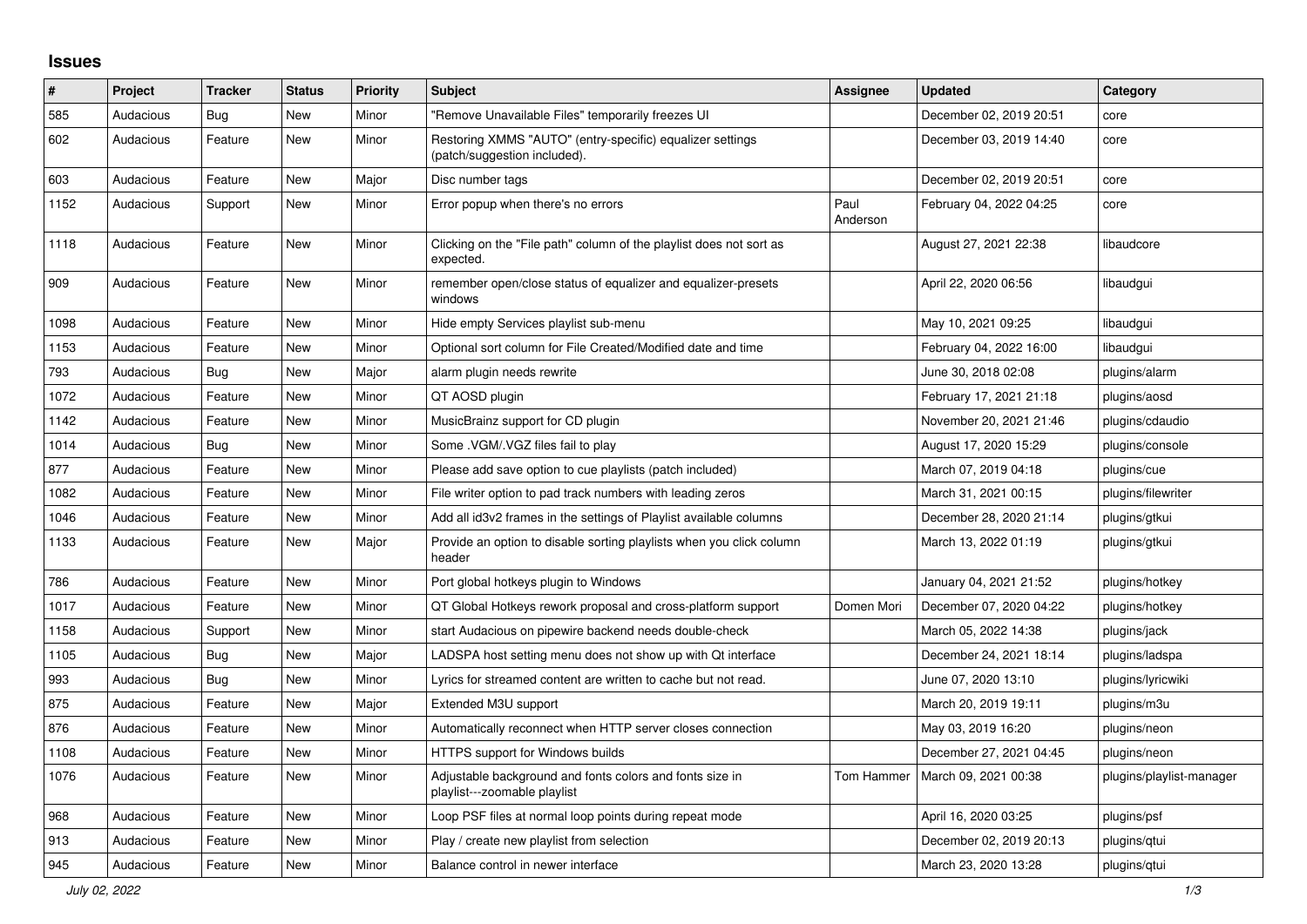| #    | Project   | <b>Tracker</b> | <b>Status</b> | <b>Priority</b> | <b>Subject</b>                                                                                      | Assignee       | <b>Updated</b>           | Category            |
|------|-----------|----------------|---------------|-----------------|-----------------------------------------------------------------------------------------------------|----------------|--------------------------|---------------------|
| 1106 | Audacious | <b>Bug</b>     | <b>New</b>    | Minor           | Could not communicate with last.fm: Error in the HTTP2 framing layer.                               |                | June 15, 2021 21:30      | plugins/scrobbler2  |
| 429  | Audacious | Feature        | New           | Minor           | Please enable scrobbling to libre.fm in Scrobbler 2.0                                               |                | September 02, 2019 10:35 | plugins/scrobbler2  |
| 943  | Audacious | Feature        | New           | Minor           | Being able to add several folders to the library, and arrange that<br>Audacious recognizes symlinks |                | March 23, 2020 15:41     | plugins/search tool |
| 1088 | Audacious | Feature        | <b>New</b>    | Minor           | plugin: status icon: ADD option to select tray mouse Middle Click action                            |                | April 11, 2021 12:05     | plugins/statusicon  |
| 975  | Audacious | <b>Bug</b>     | <b>New</b>    | Minor           | Segfault/leak on exit with streamtuner enabled                                                      | Ariadne Conill | May 01, 2020 00:17       | plugins/streamtuner |
| 969  | Audacious | Feature        | <b>New</b>    | Minor           | streamtuner plugin: Please add column-sortability, or at least sort<br>alphabetically by 1st column |                | June 16, 2020 09:54      | plugins/streamtuner |
| 859  | Audacious | <b>Bug</b>     | <b>New</b>    | Minor           | wsz skins cannot be used on Windows                                                                 |                | January 01, 2020 02:48   | win32               |
| 1101 | Audacious | Feature        | <b>New</b>    | Major           | Please add media shortcut keys for Windows 10                                                       |                | December 03, 2021 16:31  | win32               |
| 196  | Audacious | Bug            | New           | Minor           | Wrong channel map when doing surround playback                                                      |                | April 13, 2021 03:48     |                     |
| 760  | Audacious | <b>Bug</b>     | New           | Major           | Credits for some pre-Transifex translators are missing                                              |                | December 13, 2017 14:19  |                     |
| 784  | Audacious | <b>Bug</b>     | New           | Minor           | Audio jumps at the start of some tracks when playing CUE+TTA files                                  |                | April 10, 2018 02:46     |                     |
| 973  | Audacious | <b>Bug</b>     | <b>New</b>    | Minor           | "snd_pcm_recover failed" alsa error and "String leaked" warnings                                    |                | August 28, 2021 08:52    |                     |
| 51   | Audacious | Feature        | <b>New</b>    | Minor           | Option to inhibit suspend                                                                           |                | February 13, 2021 09:23  |                     |
| 500  | Audacious | Feature        | <b>New</b>    | Minor           | fullscreen album art                                                                                |                | April 08, 2020 19:17     |                     |
| 864  | Audacious | Feature        | New           | Minor           | Drag/drop songs into playlists displayed in the Playlist Manager                                    |                | October 29, 2019 02:14   |                     |
| 870  | Audacious | Feature        | <b>New</b>    | Minor           | View > Show Playlist and View > Show Playback Controls                                              |                | November 15, 2021 22:48  |                     |
| 873  | Audacious | Feature        | New           | Minor           | Optionally make "previous track" restart current track                                              |                | June 08, 2021 22:55      |                     |
| 882  | Audacious | Feature        | <b>New</b>    | Minor           | Consider adding vgmstream plugin                                                                    |                | April 07, 2021 00:47     |                     |
| 883  | Audacious | Feature        | New           | Minor           | Consider adding USF plugin                                                                          |                | April 07, 2021 01:00     |                     |
| 889  | Audacious | Feature        | New           | Minor           | Crossfade settings: is it possible to increase the upper limit?                                     |                | May 18, 2019 20:49       |                     |
| 899  | Audacious | Feature        | <b>New</b>    | Minor           | Album art (cover) as an additional columun in Qt version                                            |                | August 28, 2019 10:20    |                     |
| 907  | Audacious | Feature        | New           | Minor           | QtNetwork-based HTTP client                                                                         |                | October 26, 2019 13:41   |                     |
| 908  | Audacious | Feature        | <b>New</b>    | Minor           | Use QtXml instead of libxml2                                                                        |                | October 26, 2019 14:21   |                     |
| 918  | Audacious | Feature        | New           | Minor           | Replace libguess with libuchardet                                                                   |                | November 19, 2019 05:50  |                     |
| 924  | Audacious | Feature        | New           | Minor           | Option to replace playlist contents by drag and drop                                                |                | December 02, 2019 20:15  |                     |
| 955  | Audacious | Feature        | <b>New</b>    | Minor           | Enqueue option                                                                                      |                | April 09, 2020 03:54     |                     |
| 956  | Audacious | Feature        | New           | Minor           | Stream to chromecast                                                                                |                | January 11, 2021 01:19   |                     |
| 987  | Audacious | Feature        | New           | Minor           | Closing of Search Library tool by same method as opening it                                         |                | May 13, 2020 00:15       |                     |
| 995  | Audacious | Feature        | New           | Minor           | Add star rating to songs                                                                            |                | June 16, 2020 09:56      |                     |
| 996  | Audacious | Feature        | New           | Minor           | Refine playlists when searching (search all playlists)                                              |                | June 16, 2020 09:58      |                     |
| 998  | Audacious | Feature        | New           | Trivial         | aacgain in aac / r128 in opus                                                                       |                | June 01, 2021 10:44      |                     |
| 1011 | Audacious | Feature        | New           | Minor           | Visible separator of folders in the playlist                                                        |                | July 18, 2020 16:10      |                     |